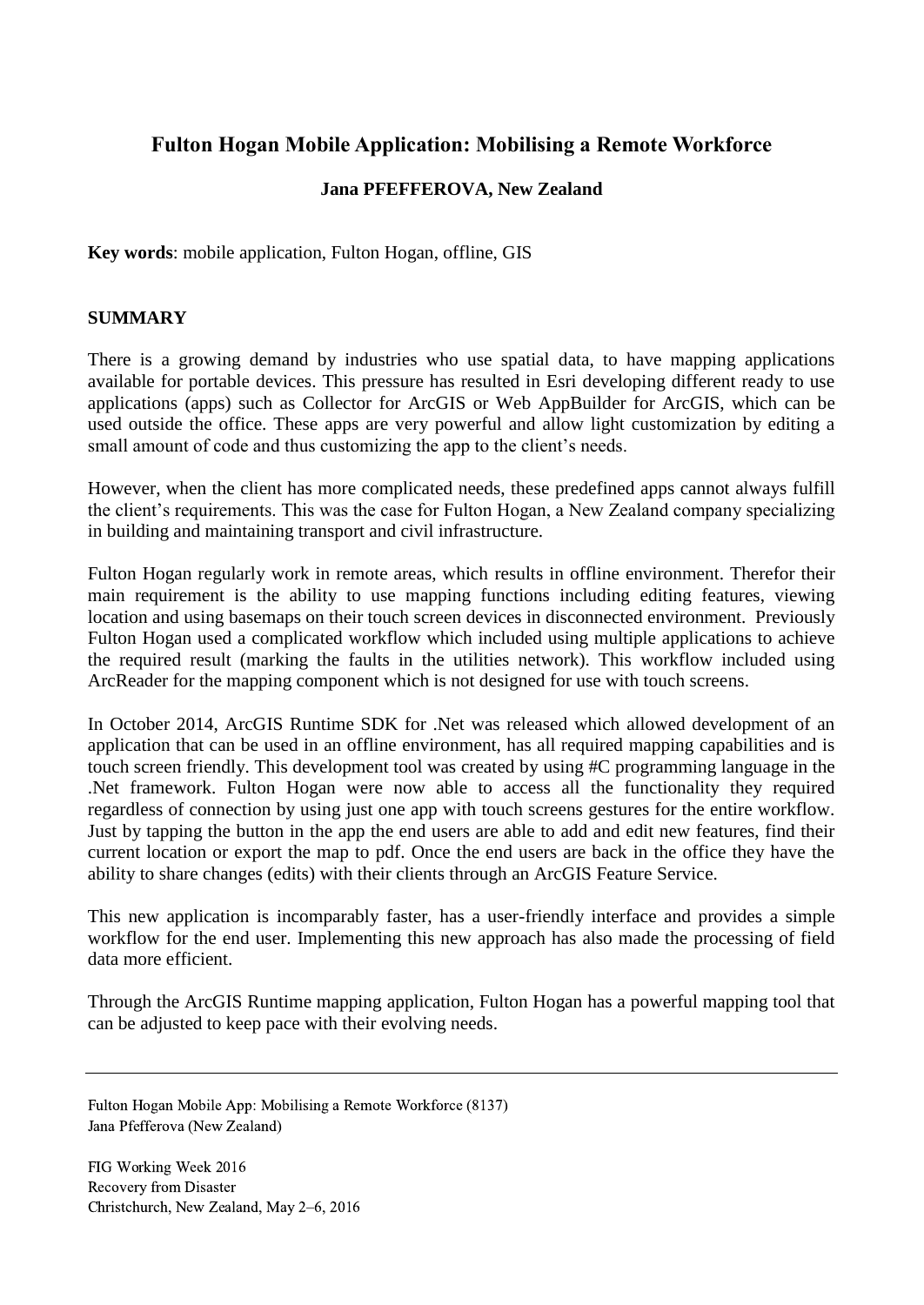# **Fulton Hogan Mobile Application: Mobilising a Remote Workforce**

# **Jana PFEFFEROVA, New Zealand**

# **1. INTRODUCTION**

The project aim was to provide Fulton Hogan with a smart mapping solution to assist with maintaining water utilities which allows them to move from an inefficient process to a smart workflow and share data back to their council clients easily.

The complex process which Fulton Hogan had been following involved three different software packages which took time and lead to inaccuracies and frustrations. The existing GIS tool was not user friendly and difficult to use in the field. To resolve the situation we recommended building a lightweight, stand-alone app specifically designed for touch screen mobile devices which would allow Fulton Hogan to do all the required tasks in the field..

The application was developed on the ArcGIS Runtime for .NET SDK for desktop. Using this SDK allowed us to develop a solution that was capable to work in disconnected environment. Using an enterprise geodatabase and feature services in this new workflow has enabled data sharing between Fulton Hogan and district councils without the need to use other software

# **2. THE BENEFITS**

## **2.1 Cost savings resulting from greater efficiency**

The reduction in time has been the biggest efficiency gained from introducing the new workflow. The use of the feature service for data sharing between Fulton Hogan and district councils has saved time on both sides with the live database updates now faster and more efficient. When using the mobile app in the field, the touch screen friendly application significantly reduces time spent on a job. The location of faults recorded on site is more accurate and there's also a lower chance of errors caused by typing coordinates manually. The app also has the added functionality to generate images for reports with a single touch.

## **2.2 Better decision making**

The mobile app allows the workforce in the field to access easily the most up to date data whilst in the field including high resolution imagery. The functionality of the application allows the teams to search for exact location by either using geocoding or by accessing the device's GPS. The identify function allows them to easily view the assets attributes. These two functions help the staff to make better and faster decision in terms of maintaining and fixing the reported faults (e.g. they can correctly decide which valve they need to turn off).

Fulton Hogan Mobile App: Mobilising a Remote Workforce (8137) Jana Pfefferova (New Zealand)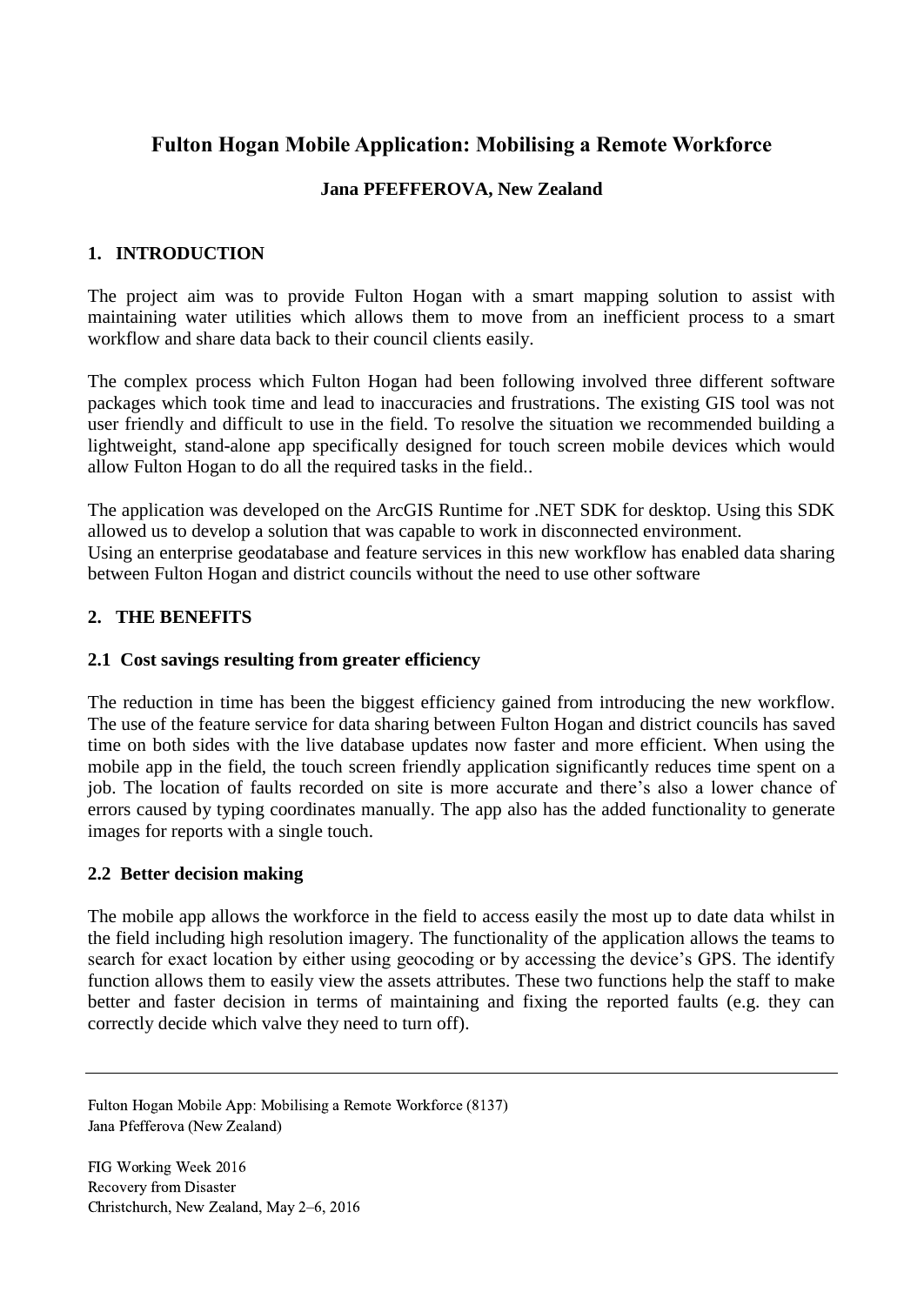#### **2.3 Improved communication**

The outcome of the previous workflow was jpg files with the screenshot of the location and red marking drawn in the Microsoft paint. These images were then sent by email to the district councils and also were used to create the reports. This caused frustration on both ends.

Communication between the Fulton Hogan and the district councils is based on a live database simply synchronised with a single button. This approach reduces the possible mistakes and also the end users are excited about using less complicated workflow.

#### **2.4 Better geographic information record keeping**

In the new workflow the recorded faults are saved as new features to local runtime geodatabase. This local database comes from enterprise geodatabase published to the feature service with the sync enabled. The same feature services are also used for the web viewer which was set to allow easy downloading the field data. Thanks to maintaining the data inside the multi users' database, everyone has access to the most up to date data.

#### **2.5 Managing geographically**

An ArcGIS Server was installed at Fulton Hogan to make this project as beneficial and efficient as possible. Fulton Hogan is a company dealing with lots of spatial data and through the development of this solution the management team has a better understanding of the potential to use smart GIS to maintain the data and also to create different mobile applications and are considering options to host their own web services.

## **3. CONCLUSION**

This new application is incomparably faster, has a user-friendly interface and provides a simple workflow for the end user. Implementing this new approach has also made the processing of field data more efficient.

Through the ArcGIS Runtime mapping application, Fulton Hogan has a powerful mapping tool that can be adjusted to keep pace with their evolving needs.

#### **REFERENCES**

ArcGIS Runtime SDK for .NET. 2016. ArcGIS Runtime SDK for .NET. [ONLINE] Available at: https://developers.arcgis.com/net/.

## **BIOGRAPHICAL NOTES**

Fulton Hogan Mobile App: Mobilising a Remote Workforce (8137) Jana Pfefferova (New Zealand)